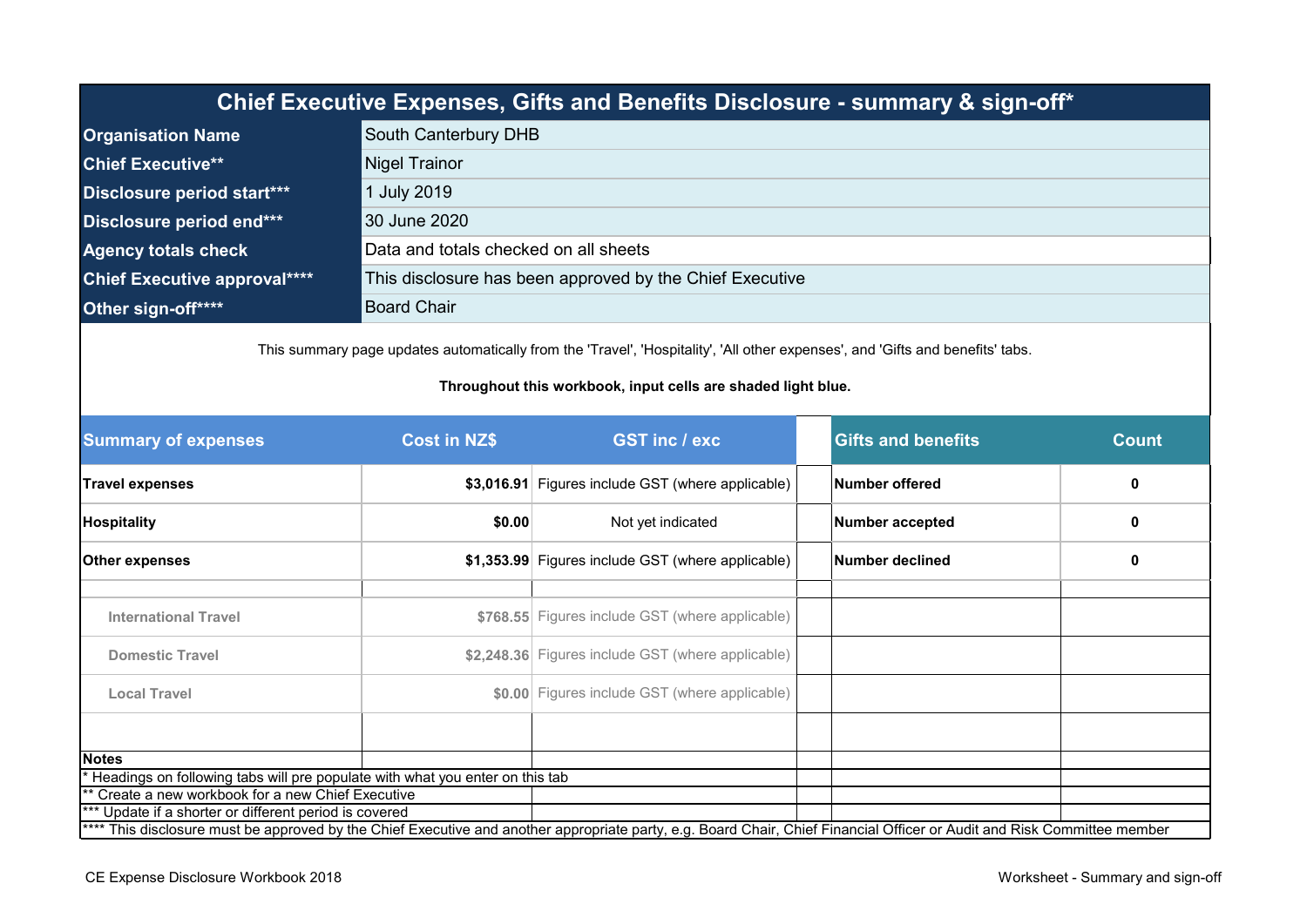|                                                    |                        | <b>Chief Executive Expense Disclosure</b>                                                                                                                                                                                            |                                                                               |                             |  |  |
|----------------------------------------------------|------------------------|--------------------------------------------------------------------------------------------------------------------------------------------------------------------------------------------------------------------------------------|-------------------------------------------------------------------------------|-----------------------------|--|--|
| <b>Organisation Name</b>                           | South Canterbury DHB   |                                                                                                                                                                                                                                      |                                                                               |                             |  |  |
| <b>Chief Executive</b>                             | Nigel Trainor          |                                                                                                                                                                                                                                      |                                                                               |                             |  |  |
| <b>July 2019</b><br><b>Disclosure period start</b> |                        |                                                                                                                                                                                                                                      |                                                                               |                             |  |  |
| <b>Disclosure period end</b>                       | 30 June 2020           |                                                                                                                                                                                                                                      |                                                                               |                             |  |  |
| <b>GST</b> on costs                                |                        | Figures include GST (where applicable)                                                                                                                                                                                               |                                                                               |                             |  |  |
| <b>Agency totals check</b>                         |                        | Data and totals on this worksheet checked and confirmed                                                                                                                                                                              |                                                                               |                             |  |  |
|                                                    |                        | All expenses incurred by chief executive during international, domestic and local travel. Group expenses relating to each trip.<br>(including travel within NZ at beginning and end of overseas trip)<br><b>International Travel</b> |                                                                               |                             |  |  |
| Date(s)*                                           | Cost in NZ\$**         | <b>Purpose of travel</b><br>(e.g. attending XYZ conference for 3 days)***                                                                                                                                                            | Type of expense<br>(e.g. hotel, airfares, taxis, meals & for how many people) | Location(s)                 |  |  |
|                                                    | 25-Nov-19<br>28-Nov-19 | 62.16 HardyGroup Executive Leadership Workshop (professional development)<br>706.39 HardyGroup Executive Leadership Workshop                                                                                                         | Taxi<br>Accommodation                                                         | Brisbane<br><b>Brisbane</b> |  |  |
| Subtotal - international travel                    |                        | \$768.55<br>Check - there are no hidden rows with data                                                                                                                                                                               | Check - each entry provides sufficient information                            |                             |  |  |

|           |                     |                                                                             | <b>Domestic Travel</b> (within NZ, including travel to and from local airport) |                                                                                      |             |
|-----------|---------------------|-----------------------------------------------------------------------------|--------------------------------------------------------------------------------|--------------------------------------------------------------------------------------|-------------|
| Date(s)*  | <b>Cost in NZ\$</b> | <b>Purpose of travel</b><br>(e.g. visiting district office for two days)*** |                                                                                | <b>Type of expense</b><br>(e.g. hotel, airfares, taxis, meals & for how many people) | Location(s) |
|           |                     |                                                                             |                                                                                |                                                                                      |             |
| 17-Jul-19 |                     | 50.20 National CE meeting in Wellington                                     |                                                                                | Taxi                                                                                 | Wellington  |
| 18-Jul-19 |                     | 47.70 National CE meeting in Wellington                                     |                                                                                | Taxi                                                                                 | Wellington  |
| 18-Jul-19 |                     | 5.00 National CE meeting in Wellington                                      |                                                                                | <b>Airport Parking</b>                                                               | Timaru      |
| 7-Aug-19  |                     | 139.13 National CE meeting in Wellington                                    |                                                                                | Accommodation                                                                        | Wellington  |
| 7-Aug-19  |                     | 51.20 National CE meeting in Wellington                                     |                                                                                | Taxi                                                                                 | Wellington  |
| 9-Aug-19  |                     | 35.00 National CE meeting in Wellington                                     |                                                                                | Lunch                                                                                | Wellington  |
| 9-Aug-19  |                     | 44.10 National CE meeting in Wellington                                     |                                                                                | Taxi                                                                                 | Wellington  |
| 9-Aug-19  |                     | 53.00 National CE meeting in Wellington                                     |                                                                                | Dinner                                                                               | Wellington  |
| 9-Aug-19  |                     | 10.00 National CE meeting in Wellington                                     |                                                                                | <b>Airport Parking</b>                                                               | Timaru      |
| 12-Sep-19 |                     | 42.60 National CE meeting in Wellington                                     |                                                                                | Taxi                                                                                 | Wellington  |
| 13-Sep-19 |                     | 51.40 National CE meeting in Wellington                                     |                                                                                | Taxi                                                                                 | Wellington  |
| 13-Sep-19 |                     | 152.17 National CE meeting in Wellington                                    |                                                                                | Accommodation                                                                        | Wellington  |
| 13-Sep-19 |                     | 10.00 National CE meeting in Wellington                                     |                                                                                | Airport Parking                                                                      | Timaru      |
| 4-Oct-19  |                     | 33.00 Meeting with Ministry in Wellington                                   |                                                                                | Taxi                                                                                 | Wellington  |
| 29-Oct-19 |                     | 52.70 National CE meeting in Wellington                                     |                                                                                | Taxi                                                                                 | Wellington  |
| 30-Oct-19 |                     | 202.70 National CE meeting in Wellington                                    |                                                                                | Accommodation                                                                        | Wellington  |
| 30-Oct-19 |                     | 44.90 National CE meeting in Wellington                                     |                                                                                | Taxi                                                                                 | Wellington  |
| 30-Oct-19 |                     | 10.00 National CE meeting in Wellington                                     |                                                                                | Airport Parking                                                                      | Timaru      |
| 6-Nov-19  |                     | 218.26 National CE meeting in Wellington                                    |                                                                                | Accommodation                                                                        | Wellington  |
| 6-Nov-19  |                     | 49.80 Meeting with Ministry of Health                                       |                                                                                | Taxi                                                                                 | Wellington  |
| 8-Nov-19  |                     | 49.10 Meeting with Ministry of Health                                       |                                                                                | Taxi                                                                                 | Wellington  |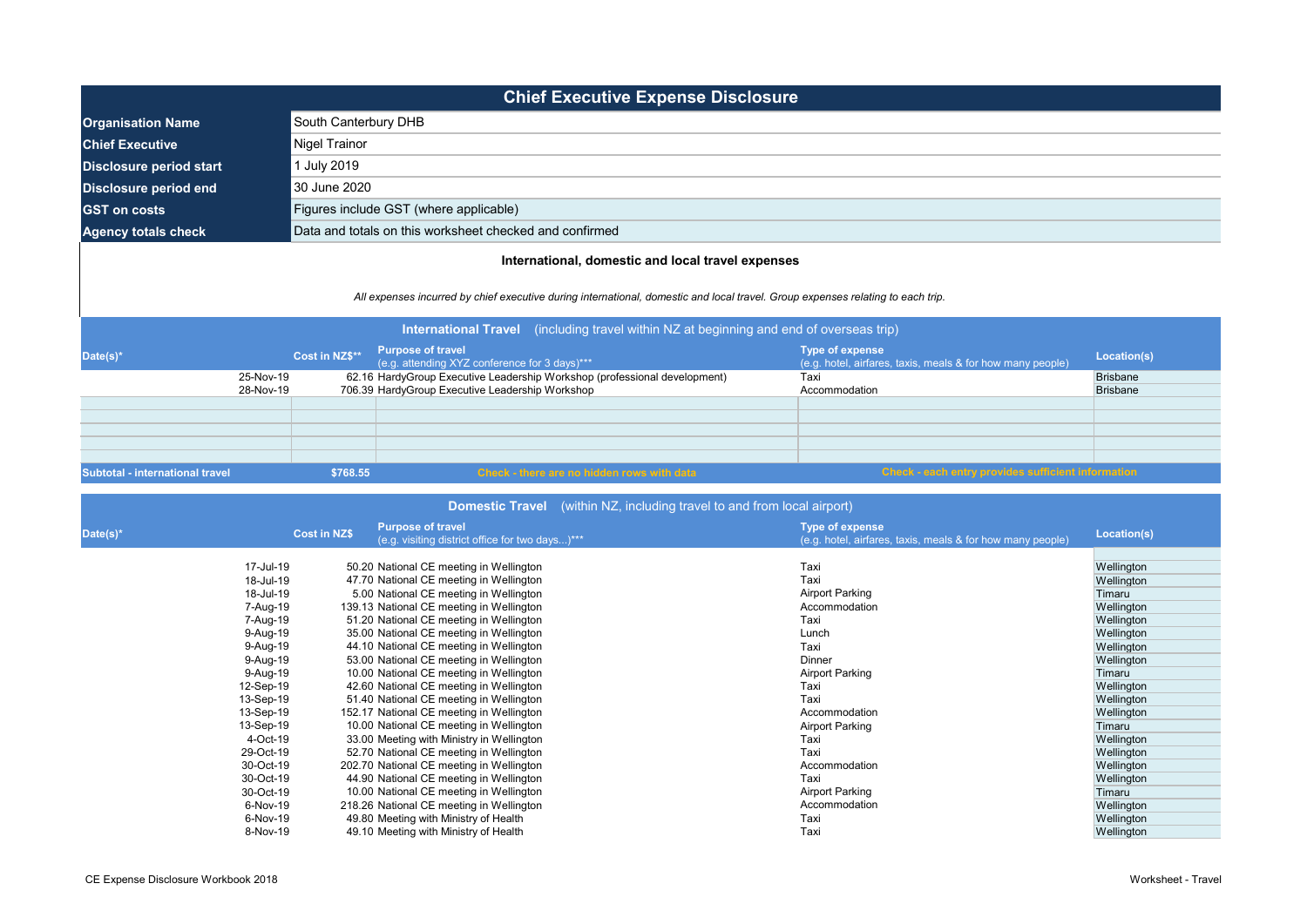| 19-Nov-19 | 59.00 HardyGroup Executive Leadership Workshop | Airport Parking | Christchurch |
|-----------|------------------------------------------------|-----------------|--------------|
| 28-Nov-19 | 45.30 National CE meeting in Wellington        | Taxi            | Wellington   |
| 29-Nov-19 | 234.00 National CE meeting in Wellington       | Accommodation   | Wellington   |
| 29-Nov-19 | 32.30 National CE meeting in Wellington        | Taxi            | Wellington   |
| 29-Nov-19 | 5.00 National CE meeting in Wellington         | Airport Parking | Timaru       |
| 10-Feb-20 | 329.00 National CE meeting in Wellington       | Accommodation   | Wellington   |
| 12-Feb-20 | 56.80 National CE meeting in Wellington        | Taxi            | Wellington   |
| 13-Feb-20 | 86.80 National CE meeting in Wellington        | Taxi            | Wellington   |
| 14-Feb-20 | 38.20 National CE meeting in Wellington        | Taxi            | Wellington   |
| 14-Feb-20 | 10.00 National CE meeting in Wellington        | Airport Parking | Timaru       |
|           |                                                |                 |              |

| <b>Subtotal - domestic travel</b>                       | \$2,248.36          | Check - there are no hidden rows with data                  | Check - each entry provides sufficient information        |             |
|---------------------------------------------------------|---------------------|-------------------------------------------------------------|-----------------------------------------------------------|-------------|
| Local Travel (within City, excluding travel to airport) |                     |                                                             |                                                           |             |
| Date(s)*                                                | <b>Cost in NZ\$</b> | <b>Purpose of travel</b><br>(e.g. meeting with Minister)*** | <b>Type of expense</b><br>(e.g. taxi, parking, bus)       | Location(s) |
| no disclosure to note                                   |                     |                                                             |                                                           |             |
|                                                         |                     |                                                             |                                                           |             |
|                                                         |                     |                                                             |                                                           |             |
|                                                         |                     |                                                             |                                                           |             |
|                                                         |                     |                                                             |                                                           |             |
|                                                         |                     |                                                             |                                                           |             |
| <b>Subtotal - local travel</b>                          | \$0.00              | Check - there are no hidden rows with data                  | <b>Check - each entry provides sufficient information</b> |             |

**Total travel expenses 1999 \$3,016.91** 

## **Notes**

\* Any non-standard date format or date outside 1 July 2018 - 30 June 2019 will raise an alert. Check entry and select 'Yes' to accept/continue.

\*\* Note that GST may not apply to overseas purchases.

\*\*\* Please include sufficient information to explain the trip and its costs including destination and duration.

Insert additional rows as needed: right click on a row number (left of screen) and select Insert - this will insert a row above selected row.

Group expenditure relating to each overseas trip.

Subtotals and totals will appear automatically once you put information in rows above.

Mark clearly if there is no information to disclose - provide a note to this effect in the 'Date' column (column A) for each travel category (local, domestic and international).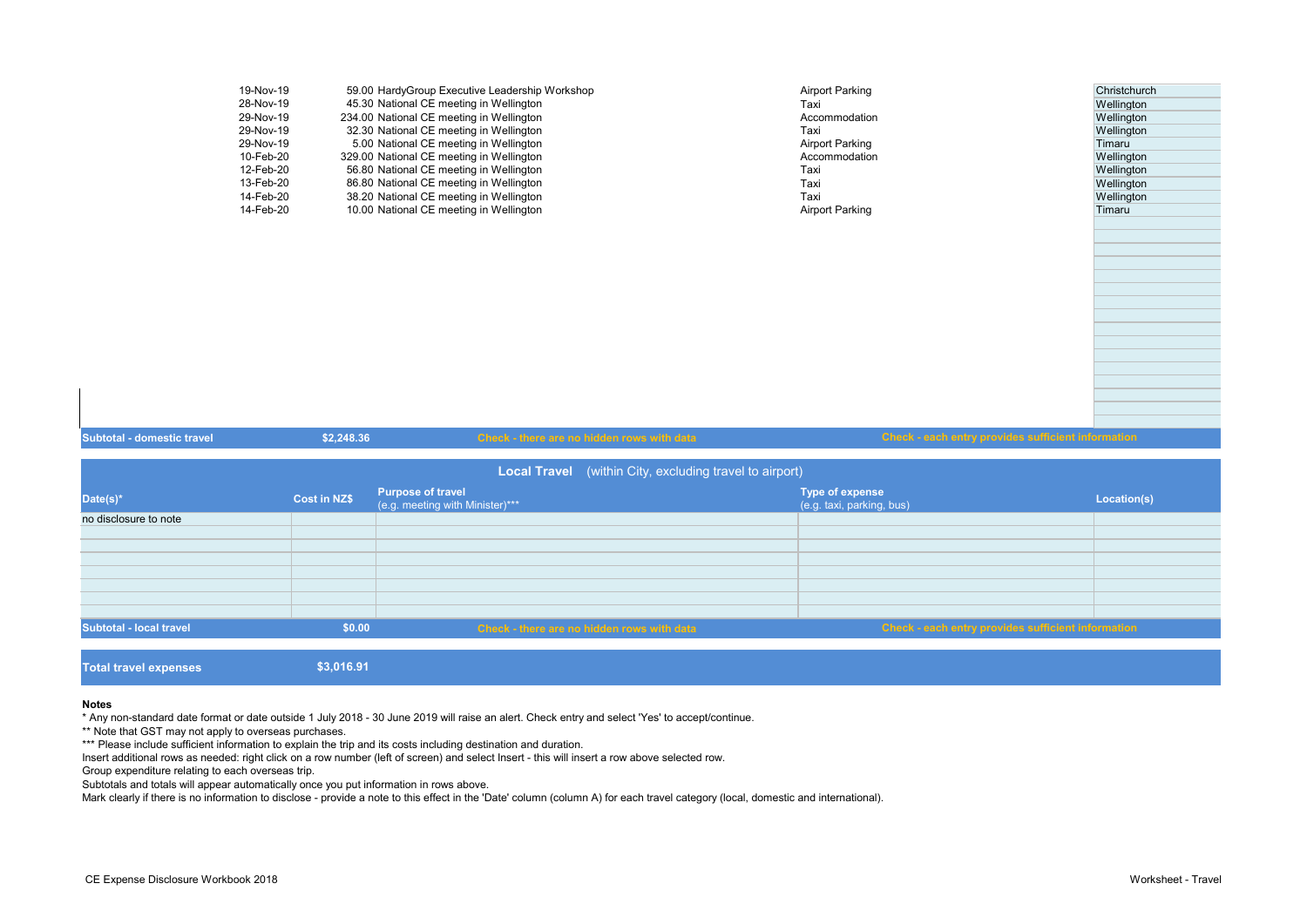| <b>Chief Executive Expense Disclosure</b>                                                     |                                                                                                                                               |                                                                                                                                                                                                                                                                  |                                                                     |             |  |  |
|-----------------------------------------------------------------------------------------------|-----------------------------------------------------------------------------------------------------------------------------------------------|------------------------------------------------------------------------------------------------------------------------------------------------------------------------------------------------------------------------------------------------------------------|---------------------------------------------------------------------|-------------|--|--|
| South Canterbury DHB<br><b>Organisation Name</b>                                              |                                                                                                                                               |                                                                                                                                                                                                                                                                  |                                                                     |             |  |  |
| <b>Chief Executive</b><br>Nigel Trainor                                                       |                                                                                                                                               |                                                                                                                                                                                                                                                                  |                                                                     |             |  |  |
| 1 July 2019<br><b>Disclosure period start</b><br>30 June 2020<br><b>Disclosure period end</b> |                                                                                                                                               |                                                                                                                                                                                                                                                                  |                                                                     |             |  |  |
|                                                                                               |                                                                                                                                               |                                                                                                                                                                                                                                                                  |                                                                     |             |  |  |
| <b>Agency totals check</b>                                                                    |                                                                                                                                               | Data and totals on this worksheet checked and confirmed                                                                                                                                                                                                          |                                                                     |             |  |  |
|                                                                                               |                                                                                                                                               |                                                                                                                                                                                                                                                                  |                                                                     |             |  |  |
|                                                                                               |                                                                                                                                               | <b>Hospitality Offered to Third Parties*</b>                                                                                                                                                                                                                     |                                                                     |             |  |  |
|                                                                                               |                                                                                                                                               | All hospitality expenses provided by the chief executive in the context of his/her job to anyone external to the Public Service or statutory Crown entities.                                                                                                     |                                                                     |             |  |  |
|                                                                                               |                                                                                                                                               |                                                                                                                                                                                                                                                                  |                                                                     |             |  |  |
| Date(s) $**$                                                                                  | <b>Cost in NZ\$</b>                                                                                                                           | <b>Purpose of hospitality</b><br>(e.g. hosting delegation from China, building relationships, team building)                                                                                                                                                     | <b>Type of expense</b><br>(what and for how many e.g. dinner for 5) | Location(s) |  |  |
|                                                                                               |                                                                                                                                               |                                                                                                                                                                                                                                                                  |                                                                     |             |  |  |
|                                                                                               |                                                                                                                                               |                                                                                                                                                                                                                                                                  |                                                                     |             |  |  |
|                                                                                               |                                                                                                                                               |                                                                                                                                                                                                                                                                  |                                                                     |             |  |  |
|                                                                                               |                                                                                                                                               |                                                                                                                                                                                                                                                                  |                                                                     |             |  |  |
|                                                                                               |                                                                                                                                               |                                                                                                                                                                                                                                                                  |                                                                     |             |  |  |
|                                                                                               |                                                                                                                                               |                                                                                                                                                                                                                                                                  |                                                                     |             |  |  |
|                                                                                               |                                                                                                                                               |                                                                                                                                                                                                                                                                  |                                                                     |             |  |  |
|                                                                                               |                                                                                                                                               |                                                                                                                                                                                                                                                                  |                                                                     |             |  |  |
|                                                                                               |                                                                                                                                               |                                                                                                                                                                                                                                                                  |                                                                     |             |  |  |
| <b>Total hospitality expenses</b>                                                             | \$0.00                                                                                                                                        | Check - there are no hidden rows with data                                                                                                                                                                                                                       | <b>Check - each entry provides sufficient information</b>           |             |  |  |
|                                                                                               |                                                                                                                                               |                                                                                                                                                                                                                                                                  |                                                                     |             |  |  |
| <b>Notes</b>                                                                                  |                                                                                                                                               |                                                                                                                                                                                                                                                                  |                                                                     |             |  |  |
|                                                                                               |                                                                                                                                               | * Third parties include people and organisations external to the public service or statutory Crown entities.<br>** Any non-standard date format or date outside 1 July 2018 - 30 June 2019 will raise an alert. Check entry and select 'Yes' to accept/continue. |                                                                     |             |  |  |
|                                                                                               | Insert additional rows as needed: right click on a row number (left of screen) and select Insert - this will insert a row above selected row. |                                                                                                                                                                                                                                                                  |                                                                     |             |  |  |
|                                                                                               | Total cost will appear automatically once you put information in rows above.                                                                  |                                                                                                                                                                                                                                                                  |                                                                     |             |  |  |
|                                                                                               | Mark clearly if there is no information to disclose - provide a note to this effect in the 'Date' column (column A).                          |                                                                                                                                                                                                                                                                  |                                                                     |             |  |  |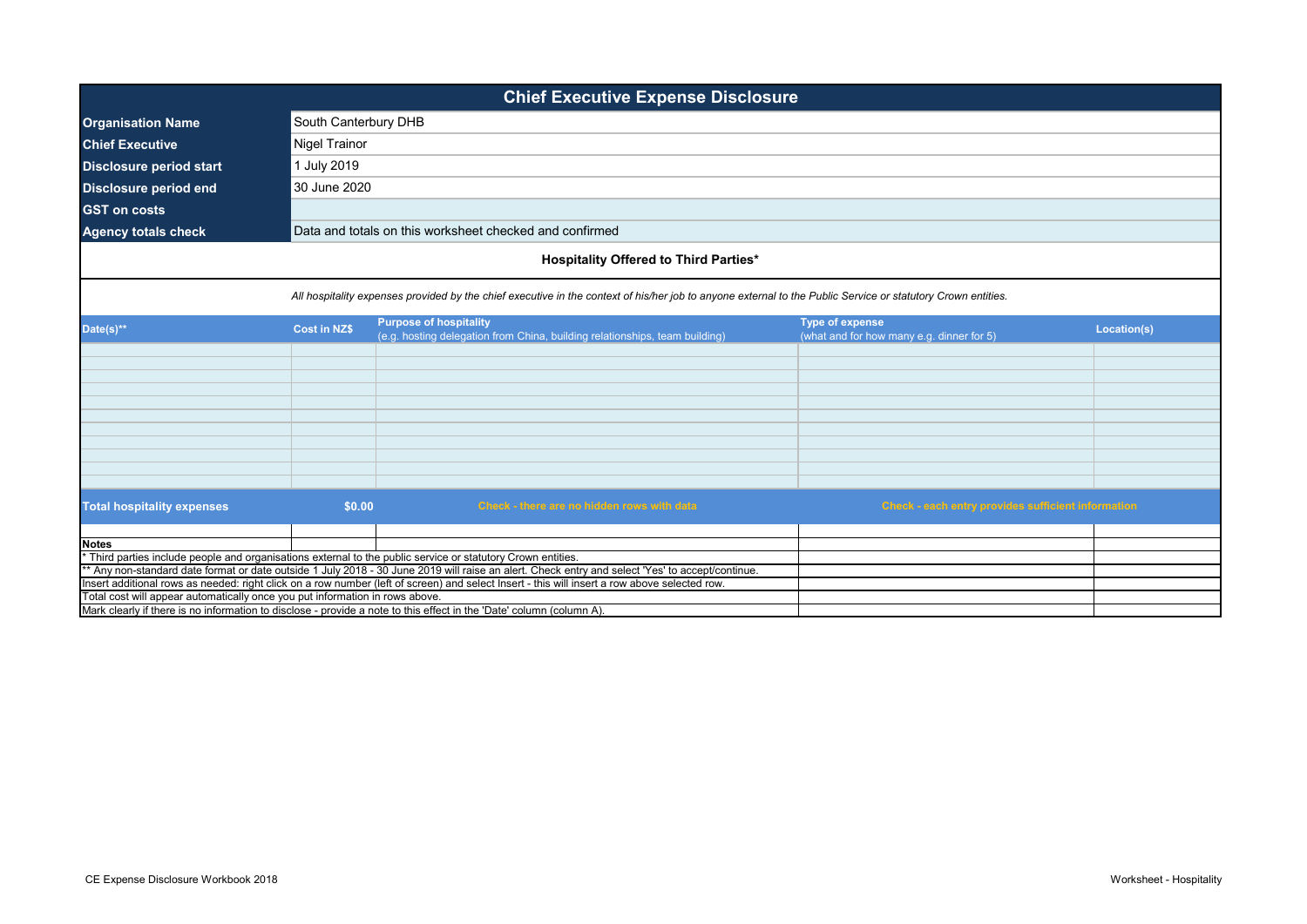| <b>Chief Executive Expense Disclosure</b>        |                                                                                                                                                                                                                                                 |                     |                                                                                                                                                 |                                                                        |             |  |
|--------------------------------------------------|-------------------------------------------------------------------------------------------------------------------------------------------------------------------------------------------------------------------------------------------------|---------------------|-------------------------------------------------------------------------------------------------------------------------------------------------|------------------------------------------------------------------------|-------------|--|
| <b>Organisation Name</b><br>South Canterbury DHB |                                                                                                                                                                                                                                                 |                     |                                                                                                                                                 |                                                                        |             |  |
| <b>Chief Executive</b>                           |                                                                                                                                                                                                                                                 | Nigel Trainor       |                                                                                                                                                 |                                                                        |             |  |
| <b>Disclosure period start</b>                   |                                                                                                                                                                                                                                                 | 1 July 2019         |                                                                                                                                                 |                                                                        |             |  |
| 30 June 2020<br><b>Disclosure period end</b>     |                                                                                                                                                                                                                                                 |                     |                                                                                                                                                 |                                                                        |             |  |
| <b>GST on costs</b>                              | Figures include GST (where applicable)                                                                                                                                                                                                          |                     |                                                                                                                                                 |                                                                        |             |  |
| <b>Agency totals check</b>                       |                                                                                                                                                                                                                                                 |                     | Data and totals on this worksheet checked and confirmed                                                                                         |                                                                        |             |  |
|                                                  |                                                                                                                                                                                                                                                 |                     | <b>All Other Expenses</b>                                                                                                                       |                                                                        |             |  |
|                                                  | All other expenditure incurred by the chief executive that is not travel, hospitality or gifts.<br>Include e.g. phone and data costs, subscriptions, membership fees, conference fees, professional development costs, books and anything else. |                     |                                                                                                                                                 |                                                                        |             |  |
| Date(s)*                                         |                                                                                                                                                                                                                                                 | <b>Cost in NZ\$</b> | <b>Purpose of expense</b><br>(e.g. subscription part of employment agreement, development as agreed with SSC)                                   | <b>Type of expense</b><br>(e.g. phone and data costs, membership fees) | Location(s) |  |
|                                                  | 22-Jul-19                                                                                                                                                                                                                                       |                     | 497.00 Staff recognition                                                                                                                        | Food                                                                   | Timaru      |  |
|                                                  | 10-Sep-19                                                                                                                                                                                                                                       |                     | 791.70 Whanganui DHB team visit - Team dinner expense                                                                                           | Hospitality within Public Service                                      | Timaru      |  |
|                                                  | 19-Feb-20                                                                                                                                                                                                                                       |                     | 65.29 Dinner - late staff mtg (7 pax approx)                                                                                                    | Food                                                                   | Timaru      |  |
|                                                  |                                                                                                                                                                                                                                                 |                     |                                                                                                                                                 |                                                                        |             |  |
|                                                  |                                                                                                                                                                                                                                                 |                     |                                                                                                                                                 |                                                                        |             |  |
|                                                  |                                                                                                                                                                                                                                                 |                     |                                                                                                                                                 |                                                                        |             |  |
|                                                  |                                                                                                                                                                                                                                                 |                     |                                                                                                                                                 |                                                                        |             |  |
|                                                  |                                                                                                                                                                                                                                                 |                     |                                                                                                                                                 |                                                                        |             |  |
|                                                  |                                                                                                                                                                                                                                                 |                     |                                                                                                                                                 |                                                                        |             |  |
|                                                  |                                                                                                                                                                                                                                                 |                     |                                                                                                                                                 |                                                                        |             |  |
| <b>Total other expenses</b>                      |                                                                                                                                                                                                                                                 | \$1,353.99          | Check - there are no hidden rows with data                                                                                                      | Check - each entry provides sufficient information                     |             |  |
|                                                  |                                                                                                                                                                                                                                                 |                     |                                                                                                                                                 |                                                                        |             |  |
| <b>Notes</b>                                     |                                                                                                                                                                                                                                                 |                     |                                                                                                                                                 |                                                                        |             |  |
|                                                  |                                                                                                                                                                                                                                                 |                     | * Any non-standard date format or date outside 1 July 2018 - 30 June 2019 will raise an alert. Check entry and select 'Yes' to accept/continue. |                                                                        |             |  |
|                                                  |                                                                                                                                                                                                                                                 |                     | Insert additional rows as needed: right click on a row number (left of screen) and select Insert - this will insert a row above selected row.   |                                                                        |             |  |
|                                                  | Total cost will appear automatically once you put information in rows above.                                                                                                                                                                    |                     |                                                                                                                                                 |                                                                        |             |  |
|                                                  |                                                                                                                                                                                                                                                 |                     | Mark clearly if there is no information to disclose - provide a note to this effect in the 'Date' column (column A).                            |                                                                        |             |  |